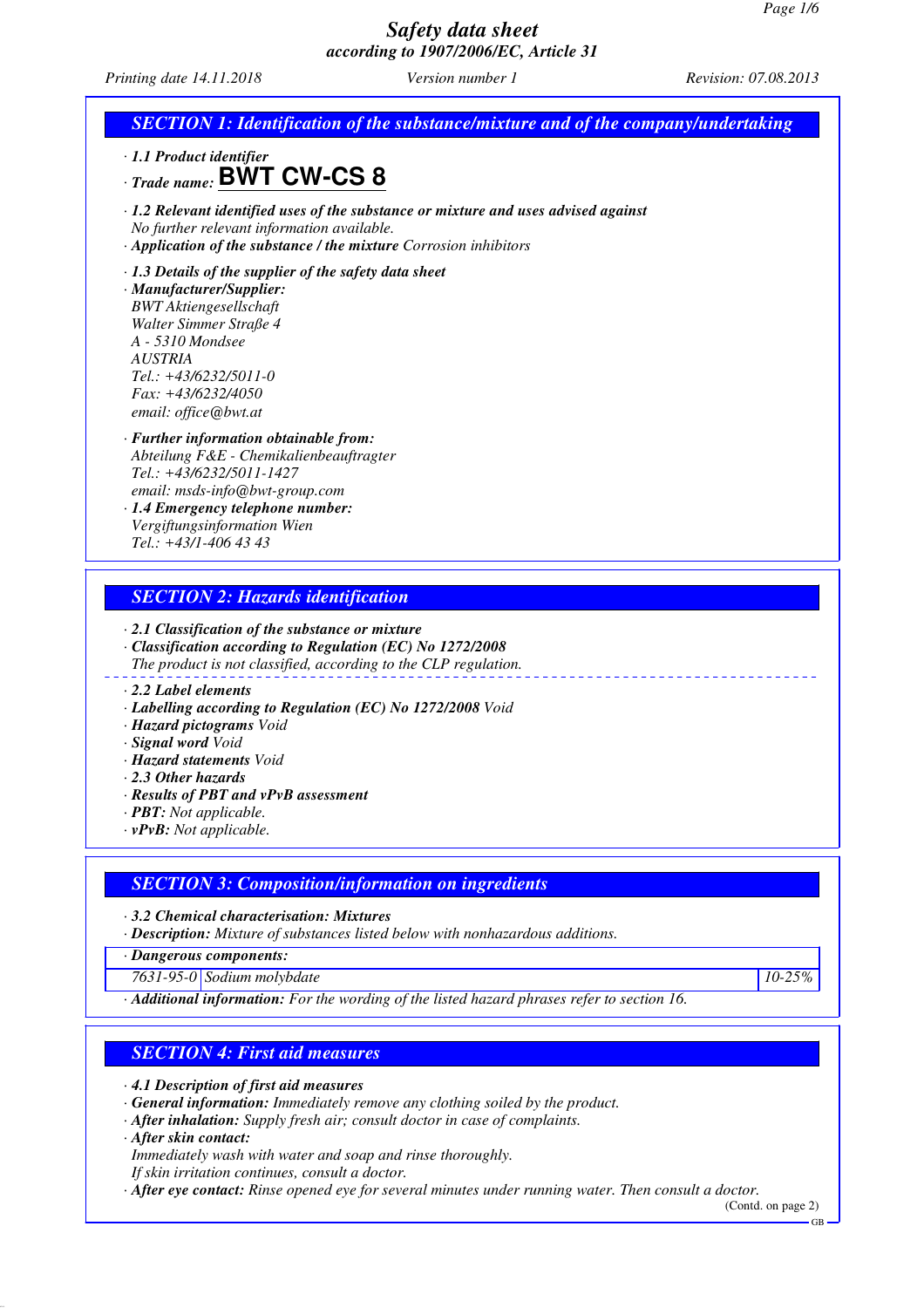*Printing date 14.11.2018 Version number 1 Revision: 07.08.2013*

(Contd. of page 1)

## *Trade name:* **BWT CW-CS 8**

*· After swallowing:*

*Rinse out mouth and then drink plenty of water. Seek medical treatment.*

- *· 4.2 Most important symptoms and effects, both acute and delayed No further relevant information available.*
- *· 4.3 Indication of any immediate medical attention and special treatment needed*
- *No further relevant information available.*

### *SECTION 5: Firefighting measures*

*· 5.1 Extinguishing media*

*· Suitable extinguishing agents:*

*Use fire extinguishing methods suitable to surrounding conditions.*

*CO2, powder or water spray. Fight larger fires with water spray.*

- *· 5.2 Special hazards arising from the substance or mixture No further relevant information available.*
- *· 5.3 Advice for firefighters*
- *· Protective equipment: No special measures required.*

### *SECTION 6: Accidental release measures*

- *· 6.1 Personal precautions, protective equipment and emergency procedures Not required.*
- *· 6.2 Environmental precautions:*
- *Do not allow to enter sewers/ surface or ground water.*
- *Inform respective authorities in case of seepage into water course or sewage system.*
- *· 6.3 Methods and material for containment and cleaning up:*
- *Absorb with liquid-binding material (sand, diatomite, acid binders, universal binders, sawdust).*
- *· 6.4 Reference to other sections*
- *No dangerous substances are released.*
- *See Section 7 for information on safe handling.*
- *See Section 8 for information on personal protection equipment.*

*See Section 13 for disposal information.*

### *SECTION 7: Handling and storage*

- *· 7.1 Precautions for safe handling No special measures required.*
- *· Information about fire and explosion protection: No special measures required. The product is not flammable.*
- *· 7.2 Conditions for safe storage, including any incompatibilities*
- *· Storage:*
- *· Requirements to be met by storerooms and receptacles:*
- *Store in a cool location. Store only in the original receptacle.*
- *· Information about storage in one common storage facility: Do not store together with acids.*
- *· Further information about storage conditions: None.*
- *· Storage class: 12*
- *· 7.3 Specific end use(s) No further relevant information available.*

### *SECTION 8: Exposure controls/personal protection*

*· Additional information about design of technical facilities: No further data; see item 7.*

(Contd. on page 3)

GB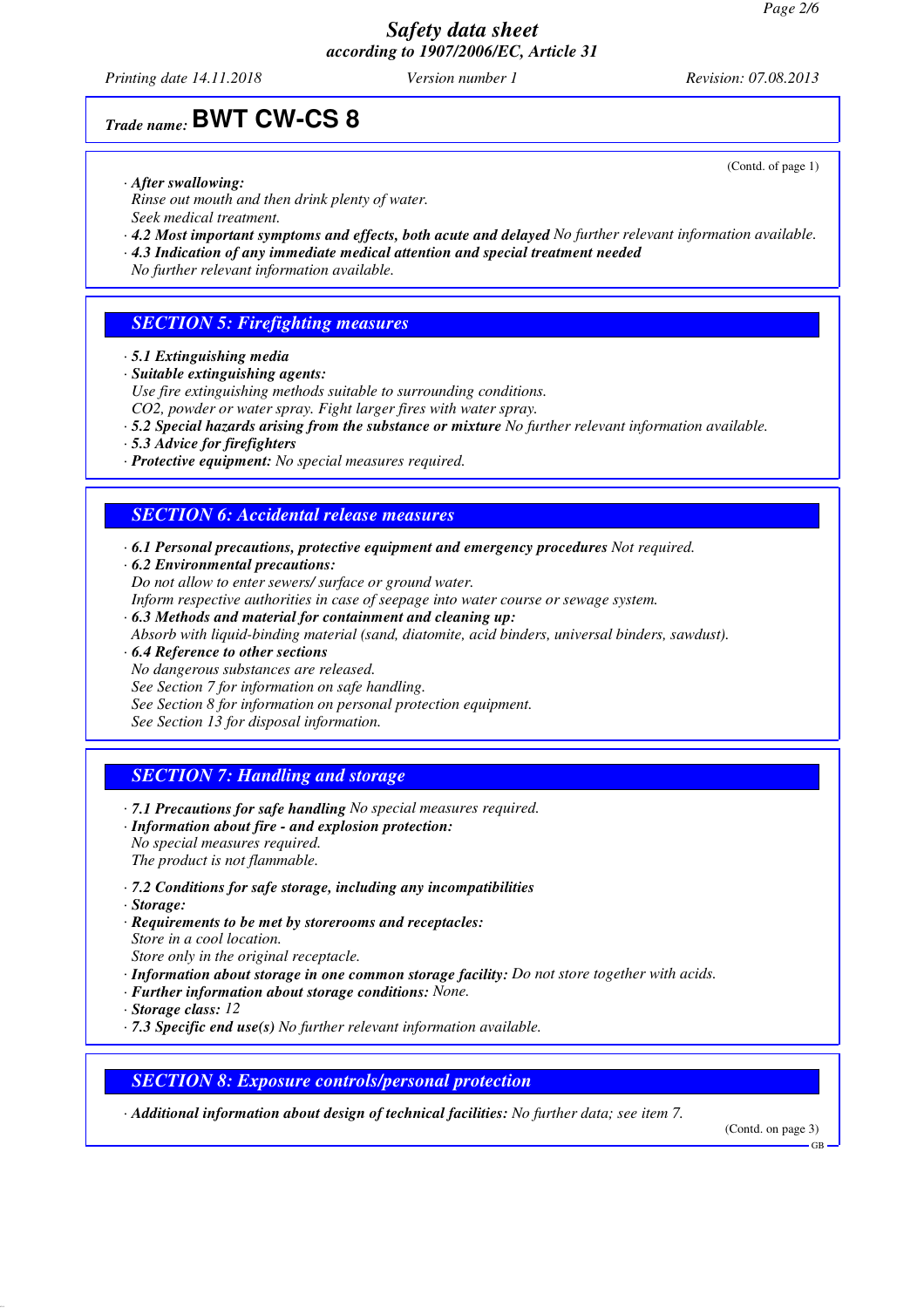GB

### *Safety data sheet according to 1907/2006/EC, Article 31*

*Printing date 14.11.2018 Version number 1 Revision: 07.08.2013*

# *Trade name:* **BWT CW-CS 8**

|                                                                                                                                                                                                                                                                                                                                                      | (Contd. of page 2) |
|------------------------------------------------------------------------------------------------------------------------------------------------------------------------------------------------------------------------------------------------------------------------------------------------------------------------------------------------------|--------------------|
| $\cdot$ 8.1 Control parameters<br>· Ingredients with limit values that require monitoring at the workplace:<br>The product does not contain any relevant quantities of materials with critical values that have to be<br>monitored at the workplace.<br>$\cdot$ <b>Additional information:</b> The lists valid during the making were used as basis. |                    |
| $\cdot$ 8.2 Exposure controls<br>$\cdot$ Personal protective equipment:<br>General protective and hygienic measures:<br>The usual precautionary measures are to be adhered to when handling chemicals.<br>· Respiratory protection: Not required.<br>· Protection of hands:                                                                          |                    |
| Protective gloves                                                                                                                                                                                                                                                                                                                                    |                    |
| · <b>Material of gloves</b> Rubber gloves<br>· Penetration time of glove material<br>The exact break through time has to be found out by the manufacturer of the protective gloves and has to be<br><i>observed.</i><br>· Eye protection: Safety glasses                                                                                             |                    |

| <b>SECTION 9: Physical and chemical properties</b>                |                                               |
|-------------------------------------------------------------------|-----------------------------------------------|
| $\cdot$ 9.1 Information on basic physical and chemical properties |                                               |
| · General Information                                             |                                               |
| $\cdot$ Appearance:                                               |                                               |
| Form:<br>Colour:                                                  | Liquid<br>Colourless                          |
| $\cdot$ Odour:                                                    | <i><u><b>Odourless</b></u></i>                |
| · Odour threshold:                                                | Not determined.                               |
| $\cdot$ pH-value at 20 °C:                                        | 8.5                                           |
| $\cdot$ Change in condition                                       |                                               |
| Melting point/freezing point:                                     | Undetermined.                                 |
| Initial boiling point and boiling range: $>100$ °C                |                                               |
| · Flash point:                                                    | Not applicable.                               |
| · Flammability (solid, gas):                                      | Not applicable.                               |
| · Ignition temperature:                                           | 305 °C                                        |
| · Decomposition temperature:                                      | Not determined.                               |
| $\cdot$ Auto-ignition temperature:                                | Product is not selfigniting.                  |
| · Explosive properties:                                           | Product does not present an explosion hazard. |
| · Explosion limits:                                               |                                               |
| Lower:                                                            | Not determined.                               |
| <b>Upper:</b>                                                     | Not determined.                               |
| $\cdot$ Vapour pressure at 20 $\degree$ C:                        | $23$ hPa                                      |
| $\cdot$ Density at 20 $\degree$ C:                                | $1.15$ g/cm <sup>3</sup>                      |
| · Relative density                                                | Not determined.                               |
| · Vapour density                                                  | Not determined.                               |
| $\cdot$ Evaporation rate                                          | Not determined.                               |
|                                                                   | (Contd. on page 4)                            |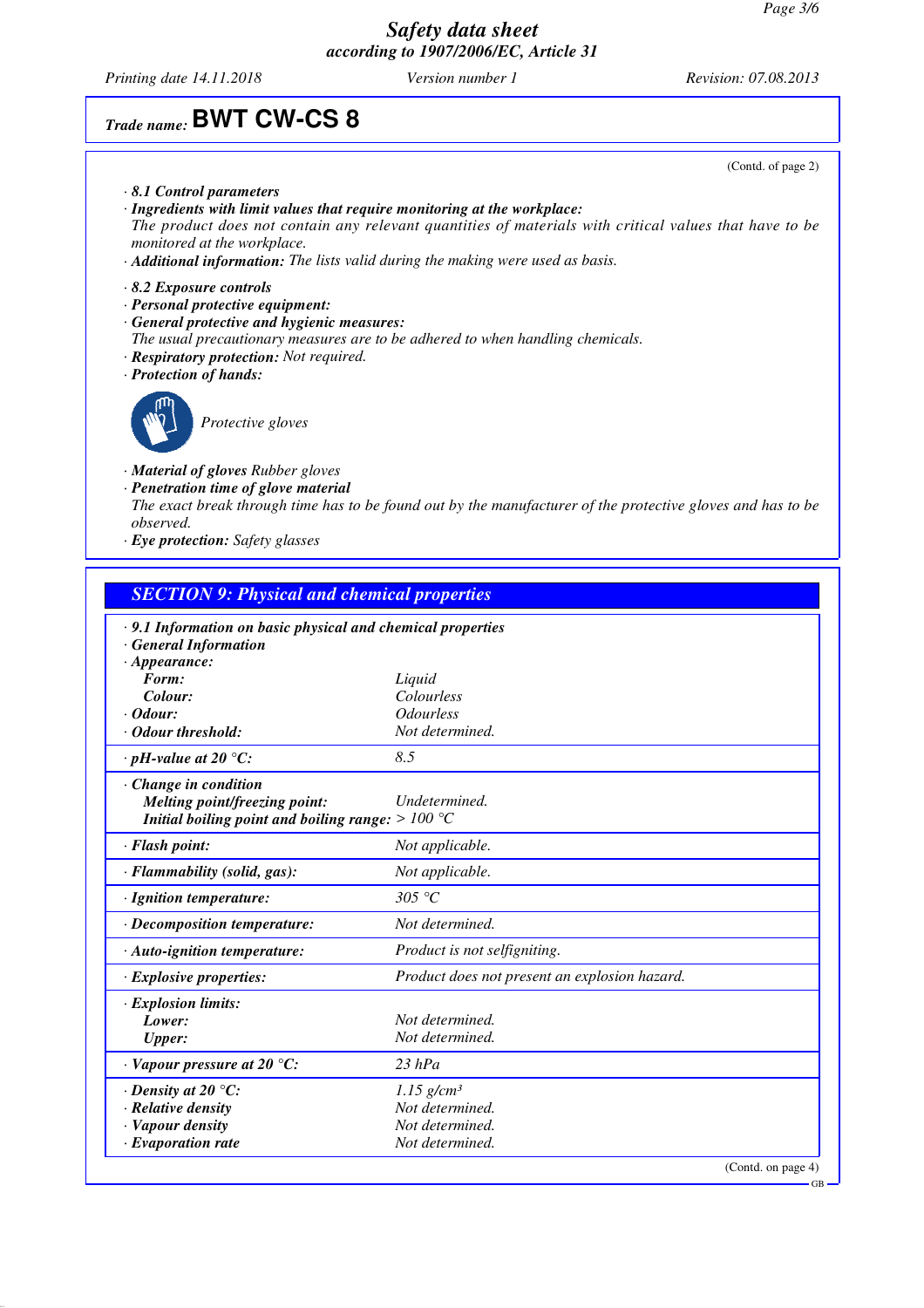*Printing date 14.11.2018 Version number 1 Revision: 07.08.2013*

# *Trade name:* **BWT CW-CS 8**

|                                                    |                                            | (Contd. of page 3) |
|----------------------------------------------------|--------------------------------------------|--------------------|
| $\cdot$ Solubility in / Miscibility with<br>water: | Partly miscible.                           |                    |
| $\cdot$ Partition coefficient: n-octanol/water:    | Not determined.                            |                    |
| $\cdot$ Viscosity:                                 |                                            |                    |
| Dynamic:                                           | Not determined.                            |                    |
| Kinematic:                                         | Not determined.                            |                    |
| · Solvent content:                                 |                                            |                    |
| Organic solvents:                                  | 5.0%                                       |                    |
| $\cdot$ 9.2 Other information                      | No further relevant information available. |                    |

### *SECTION 10: Stability and reactivity*

*· 10.1 Reactivity No further relevant information available.*

*· 10.2 Chemical stability*

*· Thermal decomposition / conditions to be avoided: No decomposition if used according to specifications.*

*· 10.3 Possibility of hazardous reactions No dangerous reactions known.*

*· 10.4 Conditions to avoid No further relevant information available.*

- *· 10.5 Incompatible materials: No further relevant information available.*
- *· 10.6 Hazardous decomposition products: No dangerous decomposition products known.*

### *SECTION 11: Toxicological information*

*· 11.1 Information on toxicological effects*

*· Acute toxicity Based on available data, the classification criteria are not met.*

*· Primary irritant effect:*

*· Skin corrosion/irritation Based on available data, the classification criteria are not met.*

*· Serious eye damage/irritation Based on available data, the classification criteria are not met.*

*· Respiratory or skin sensitisation Based on available data, the classification criteria are not met.*

*· CMR effects (carcinogenity, mutagenicity and toxicity for reproduction)*

*· Germ cell mutagenicity Based on available data, the classification criteria are not met.*

*· Carcinogenicity Based on available data, the classification criteria are not met.*

*· Reproductive toxicity Based on available data, the classification criteria are not met.*

*· STOT-single exposure Based on available data, the classification criteria are not met.*

*· STOT-repeated exposure Based on available data, the classification criteria are not met.*

*· Aspiration hazard Based on available data, the classification criteria are not met.*

### *SECTION 12: Ecological information*

*· 12.1 Toxicity*

- *· Aquatic toxicity: No further relevant information available.*
- *· 12.2 Persistence and degradability No further relevant information available.*
- *· 12.3 Bioaccumulative potential No further relevant information available.*
- *· 12.4 Mobility in soil No further relevant information available.*
- *· Additional ecological information:*
- *· General notes:*

*Water hazard class 1 (German Regulation) (Self-assessment): slightly hazardous for water Do not allow undiluted product or large quantities of it to reach ground water, water course or sewage system.*

- *· 12.5 Results of PBT and vPvB assessment*
- *· PBT: Not applicable.*

*· vPvB: Not applicable.*

(Contd. on page 5)

GB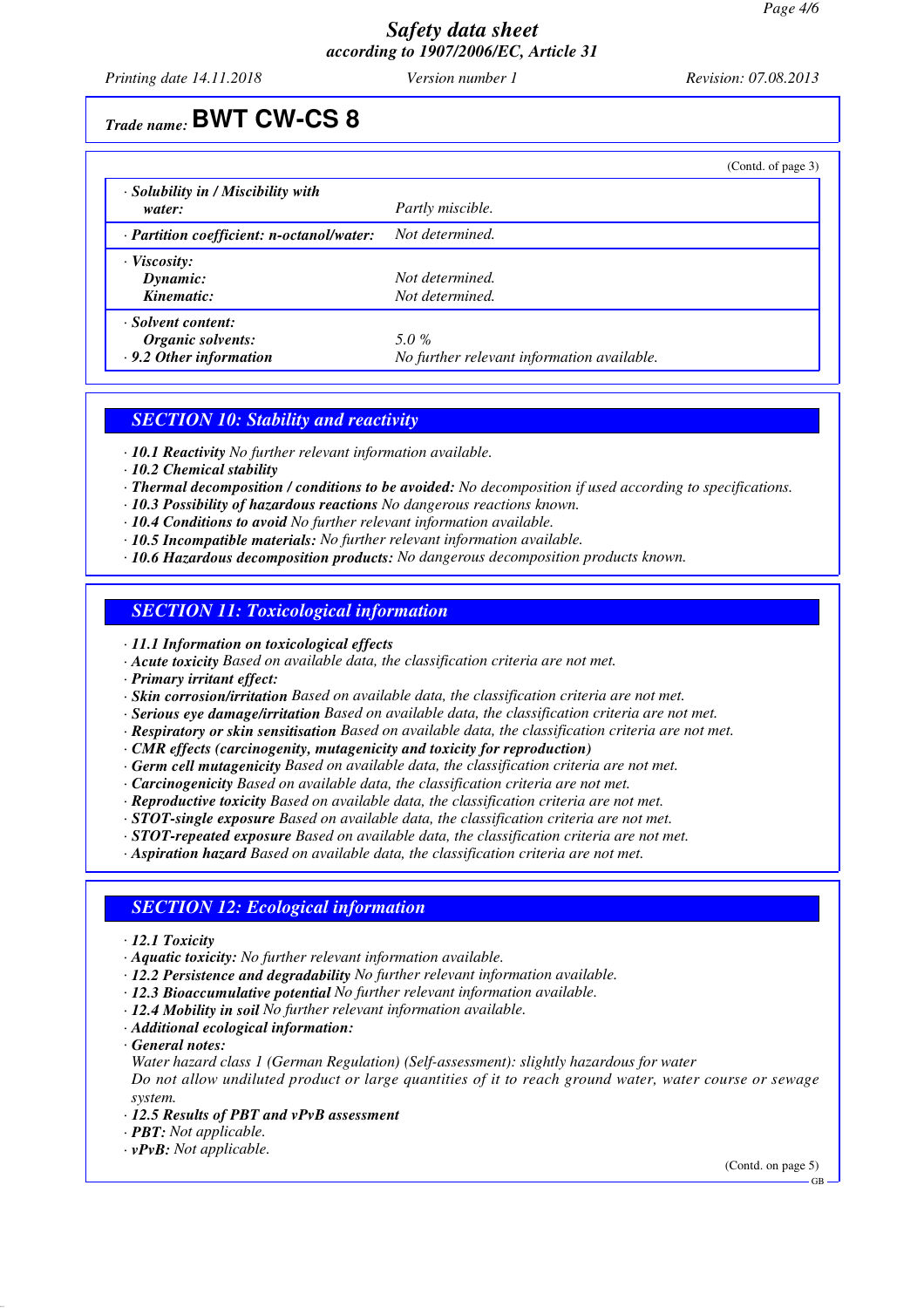*Printing date 14.11.2018 Version number 1 Revision: 07.08.2013*

## *Trade name:* **BWT CW-CS 8**

*· 12.6 Other adverse effects No further relevant information available.*

### *SECTION 13: Disposal considerations*

*· 13.1 Waste treatment methods*

*· Recommendation*

*Must not be disposed together with household garbage. Do not allow product to reach sewage system.*

*· European waste catalogue*

*06 03 14 solid salts and solutions other than those mentioned in 06 03 11 and 06 03 13*

- *· Uncleaned packaging:*
- *· Recommendation: Packaging may be reused or recycled after cleaning.*
- *· Recommended cleansing agents: Water*

| $\cdot$ 14.1 UN-Number                                  |                 |
|---------------------------------------------------------|-----------------|
| · ADR, ADN, IMDG, IATA                                  | Void            |
| $\cdot$ 14.2 UN proper shipping name                    |                 |
| · ADR, ADN, IMDG, IATA                                  | Void            |
| $\cdot$ 14.3 Transport hazard class(es)                 |                 |
| · ADR, ADN, IMDG, IATA                                  |                 |
| $\cdot$ Class                                           | Void            |
| · 14.4 Packing group                                    |                 |
| · ADR, IMDG, IATA                                       | Void            |
| $\cdot$ 14.5 Environmental hazards:                     |                 |
| $\cdot$ Marine pollutant:                               | No              |
| · 14.6 Special precautions for user                     | Not applicable. |
| $\cdot$ 14.7 Transport in bulk according to Annex II of |                 |
| Marpol and the IBC Code                                 | Not applicable. |

### *SECTION 15: Regulatory information*

*· 15.1 Safety, health and environmental regulations/legislation specific for the substance or mixture*

*· Directive 2012/18/EU*

*· Named dangerous substances - ANNEX I None of the ingredients is listed.*

*· 15.2 Chemical safety assessment: A Chemical Safety Assessment has not been carried out.*

### *SECTION 16: Other information*

*This information is based on our present knowledge. However, this shall not constitute a guarantee for any specific product features and shall not establish a legally valid contractual relationship.*

*· Abbreviations and acronyms:*

*ADR: Accord européen sur le transport des marchandises dangereuses par Route (European Agreement concerning the International Carriage of Dangerous Goods by Road)*

*IMDG: International Maritime Code for Dangerous Goods*

*IATA: International Air Transport Association*

*GHS: Globally Harmonised System of Classification and Labelling of Chemicals*

*EINECS: European Inventory of Existing Commercial Chemical Substances*

(Contd. on page 6)

(Contd. of page 4)

GB